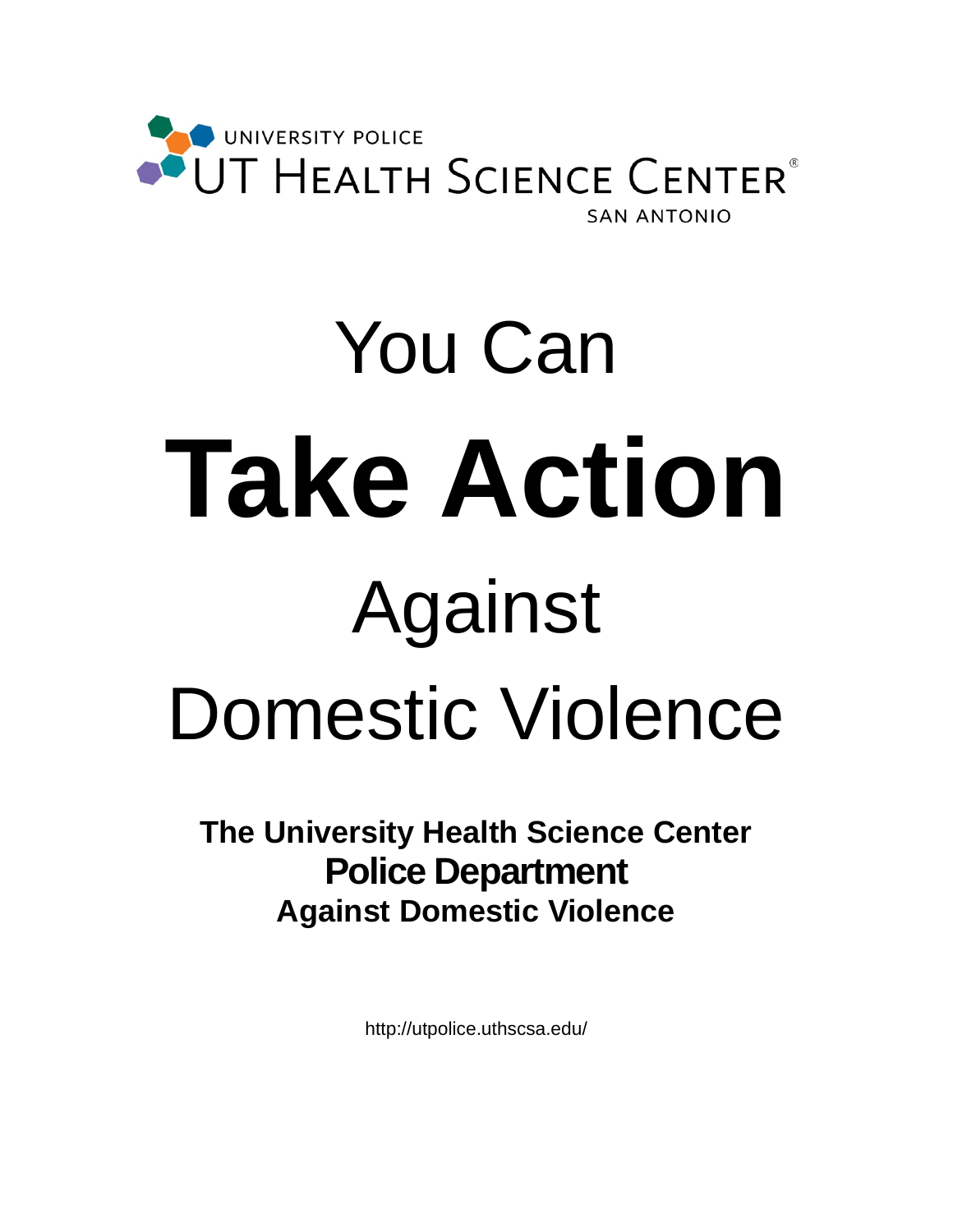## **Intervening to Prevent Domestic Violence**

## **Warning Signs that a Situation Might be Abusive:**

If the person you think is an abuser is:

- Acting excessively jealous of his partner
- Insulting or embarrassing his partner in public
- Yelling at or trying to intimidate his partner

Or, if the person you suspect is a victim is:

- Acting submissive
- Showing physical injuries, or wearing unusual clothing as if to hide an injury (ie, sunglasses indoors or long sleeves in summer).
- Anxious to please her partner.
- Afraid of her partner, talking about his temper, possessiveness, or jealousy.
- Restricted from seeing family and friends.
- Limited in access to money or a car.
- Depressed, anxious, or suicidal.

## **Intervening**

If you see any of the above signs, the behavior you're witnessing is probably abusive. Follow your instincts. If you've noticed these warning signs and expect that someone you know if being abused, don't wait for her to approach you. Look for a private moment where you can express concern and let her know you're there to support her.

Here are some ideas for what this conversation might look like:

#### **1) Express concern**

Tell your friend that you've been concerned for her or that you're worried about her. This is a non-judgmental approach that might make her feel comfortable in opening up. If she denies that anything is wrong, don't push, but communicate that you'll be there for her if she ever does want to talk.

#### **2) Assure her that the violence is not her fault.**

This can be such an important thing for a victim of violence to hear. Some useful things to say might be, "No one deserve to be treated this way," "You are not to blame," or simply, "What's happening is not your fault."

#### **3) Support, but don't give advice**

This can be so hard to do, especially if the victim is someone close to you. But remember that you cannot make someone leave a relationship that isn't ready.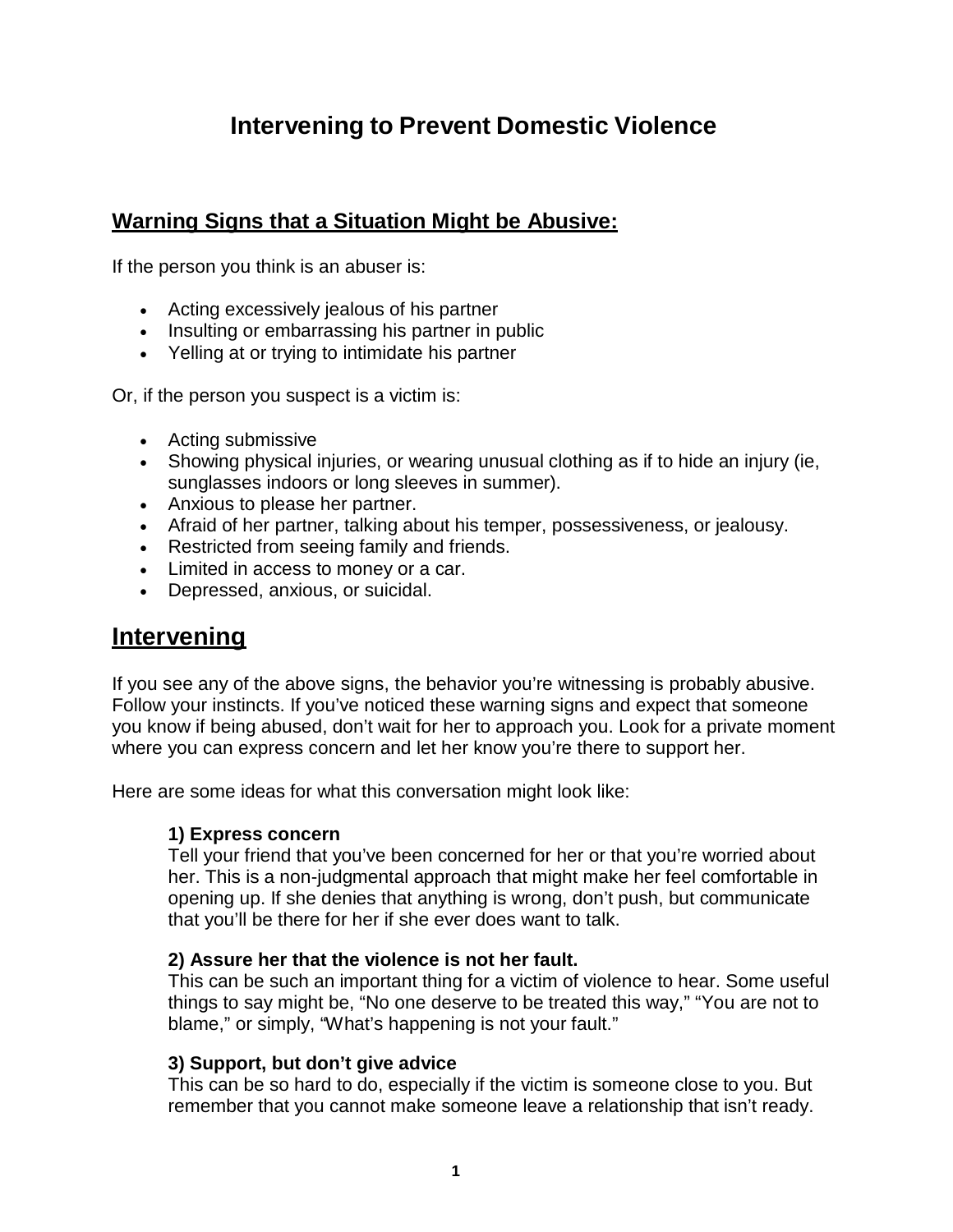Give her options and offer to help her and support her along the way, but pressuring a victim to leave a relationship who does not want to may only isolate her further by making her feel like she can't confide in you. Remember that abusive behavior is a pattern of getting power and control over someone else. *Validating a victim's choices and encouraging her to make her own decisions about her life can help to break this cycle of power and control.*

#### **4) Give resources**

Battered Women's Shelter 210-733-8810 or 24/7 National Domestic Violence Hotline 1-800-799-SAFE for victims of domestic violence. The advocates who operate these lines can provide your friend with a well-informed listening ear; can assist with safety planning; and can provide shelter and service referrals.

#### **5) Keep it confidential**

Assure the victim that anything she's said will stay between the two of you. Breaking a victim's trust after she's opened up to you may only isolate her further, and could even put her in danger.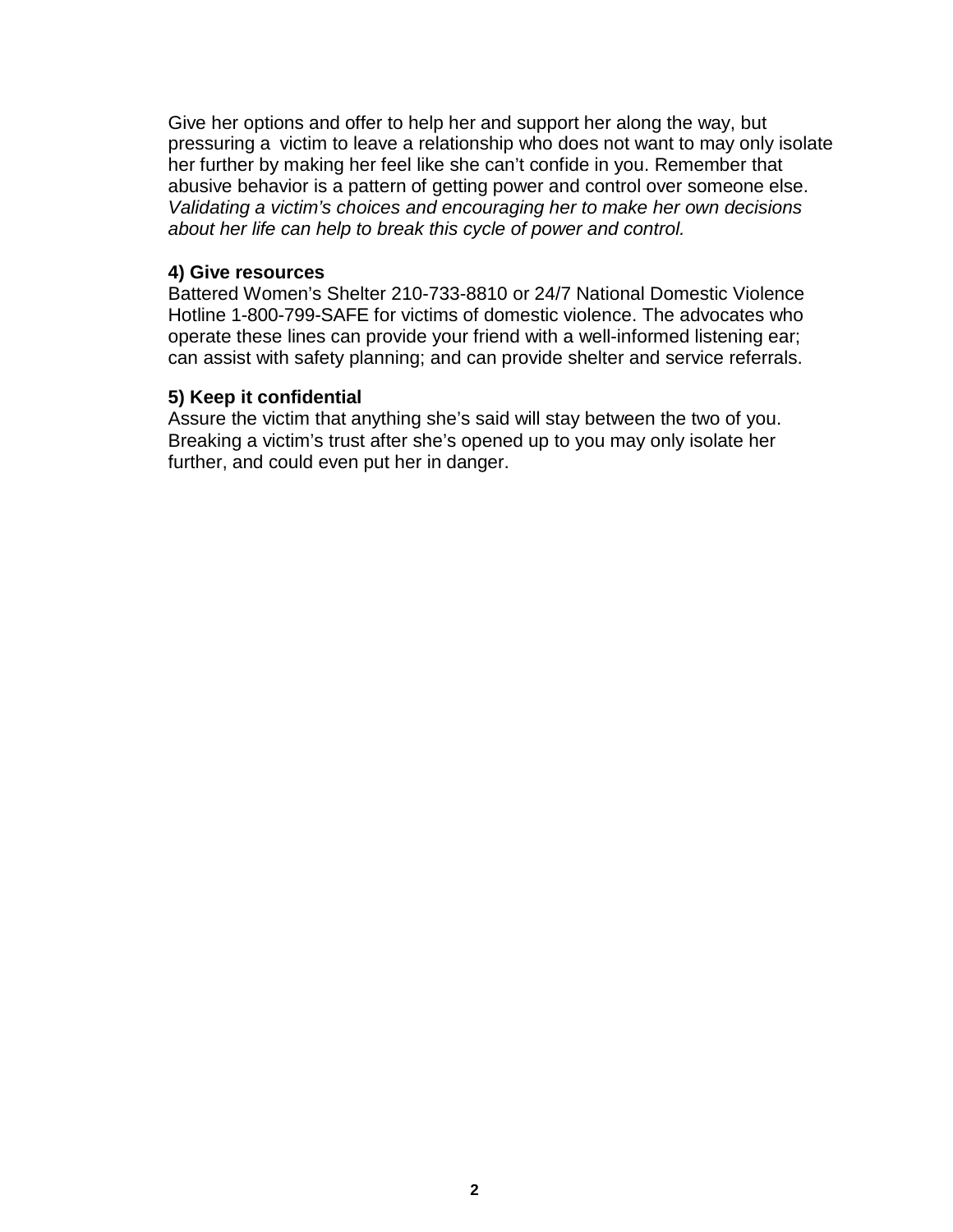## **Taking Action to Prevent Violence Bystander Intervention**

#### *Stopping abuse before it starts*

Bystander intervention to prevent domestic violence is about changing communities to make violence much less likely, or non-existent. In these cases, we're not directly addressing either the perpetrators or victims of violence. Rather, in trying to stop violence before it starts, *we as active bystanders aim to promote healthy relationships and communities that are free of violence.*

### **What kinds of behaviors can normalize domestic violence?**

#### **1) Sexism, or a Commitment to Rigid Gender Roles**

#### **Female Gender Stereotypes**

- We're all susceptible to believing and reinforcing stereotypes about women, but these stereotypes are part of a culture of inequality between men and women that can contribute to domestic violence. Sometimes men perpetuate stereotypes about women. Stereotypes may be about objectifying women, which show up in behaviors like street harassment and catcalling. Other times male stereotypes about women may be about women being "so different" or impossible to understand. Though these kinds of stereotypes may seem minor and commonplace, when they're ingrained in a community they can reinforce the power structures and inequality that make domestic violence an option.
- But women also hold on to stereotypes about their own gender. For example, criticizing one's own body, or criticizing other women for their appearance or dress can all contribute to cultural norms of what women should be like. Whether it's about objectifying women or about belittling them for not meeting our standards for appearance or behavior, stereotypes perpetuate the gender inequity that fosters domestic violence.

#### **Male Gender Stereotypes**

• Stereotypes about men can also contribute to a culture of domestic violence. Expecting young men and boys to be "tough" as a defining part of their masculinity, or excusing aggression on the basis of it being "masculine," can normalize violence for boys and create the expectation that being man is about being forceful. When communities support—or don't provide a counter-message against—aggression as a key component of masculinity, we reinforce the attitudes that batterers use to justify abuse.

#### **2) Victim Blaming**

These kinds of comments can be so subtle that we may have trouble recognizing them as victim blaming at first. Comments about women who stay in abusive relationships, like "She should have known better," or "She should have left sooner," hold victims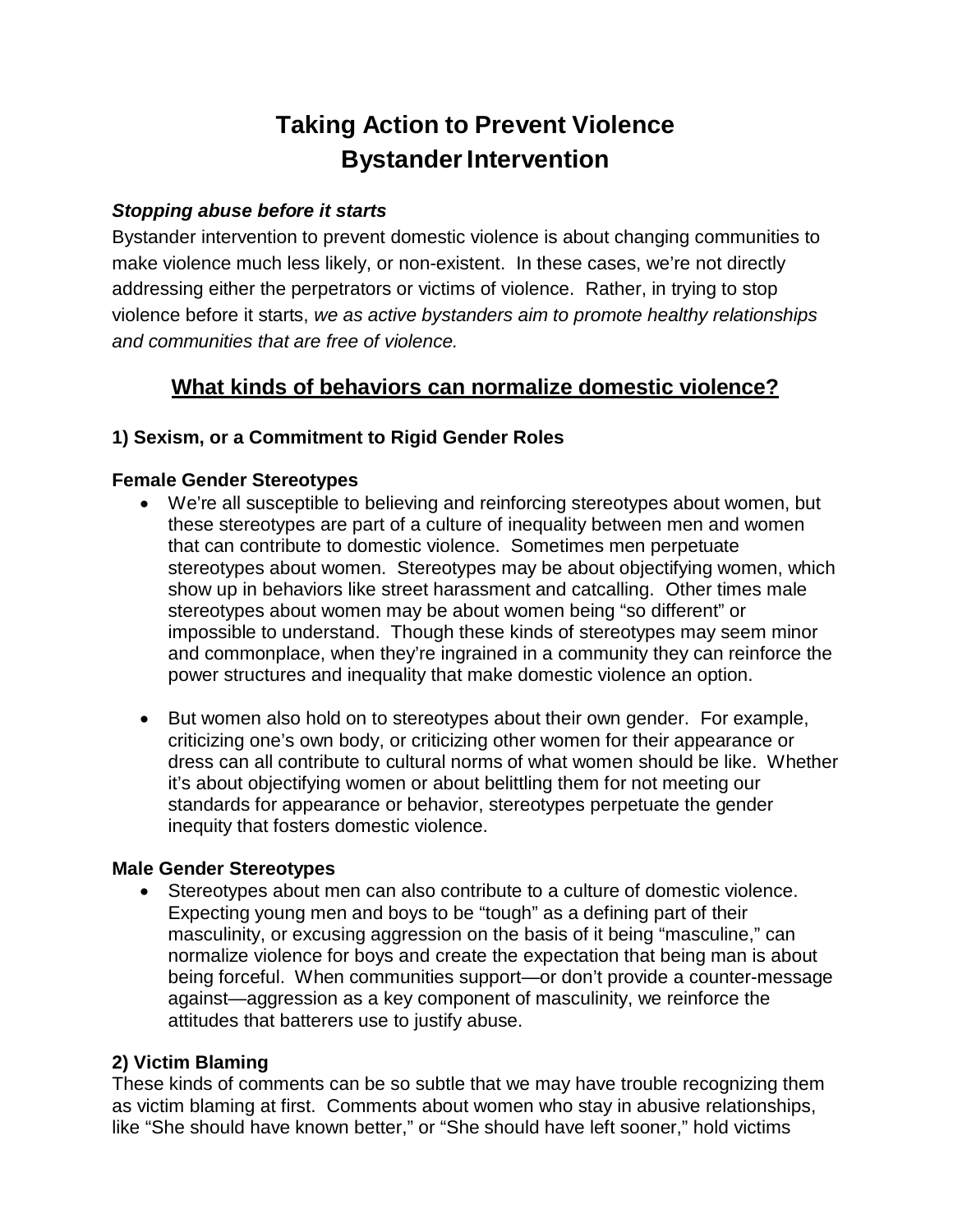responsible for ending abuse. This can discourage survivors from seeking support, and can make it easier for abusers to justify their actions. Our conversations about abuse should hold the right people responsible (the abusers), and should consider the community-wide responsibility to promote healthy relationships.

#### **3) Normalizing violence**

Treating violence as a normal and acceptable method for resolving a conflict, even when it is only threatened or joked about, can also perpetuate violence in a community. When communities turn a blind eye to any kind of violence, it can communicate apathy toward abuse and enable domestic violence.

#### **Specific Strategies for Intervention**

The following are some specific strategies for preventative bystander intervention. Some are more direct than others, and it'll be up to you to decide what kinds of approaches you find most appealing. Remember that these are only meant to be used as examples. It's hard to put these kinds of scenarios into writing without them sounding corny or forced. Consider what we've written, think about what kind of message you want to present, and adapt our ideas to your own voice, comfort level, and situation.

#### **1) Change the Situation: Refocusing the Conversation**

This is the least direct approach to preventative bystander intervention. In this approach, the active bystander refocuses the conversation away from the offensive remark. Your goal is not to make the offender reconsider their behavior—at least not directly. Instead, the idea is to not give an audience to the offending comment or to change the situation so that no one else will support the offending comment. This might be the best approach if for some reason; the offender is not someone you feel comfortable speaking directly to (i.e., your boss, or someone in a position of authority over you). Research around bullying has indicated that removing the positive social support (the audience) is one of the most effective strategies for ending the behavior. What this might look like:

#### **a) Create a distraction**

This is a non-confrontational way to shift the focus of the conversation and distract from an offending comment. There are lots of ways to do this. Anything that prevents the offender from having a captive audience will work. What this sounds like: Ask for the time. Ask for a menu. Ask for directions. Make a joke. Spill your drink (if you're feeling bold). Tell a story. This could be anything.

#### **b) If the offending language is targeted at a particular person, verbally support him or her.**

This is a little more direct than just causing a distraction. In this case, you're not trying to change the offender's point of view, just the direction of the conversation. You might draw attention to positive characteristics of the person being targeted or try some other similar approach. Your support for the person targeted can subtly communicate that you don't approve of the behavior, and it may encourage someone else to speak up more directly.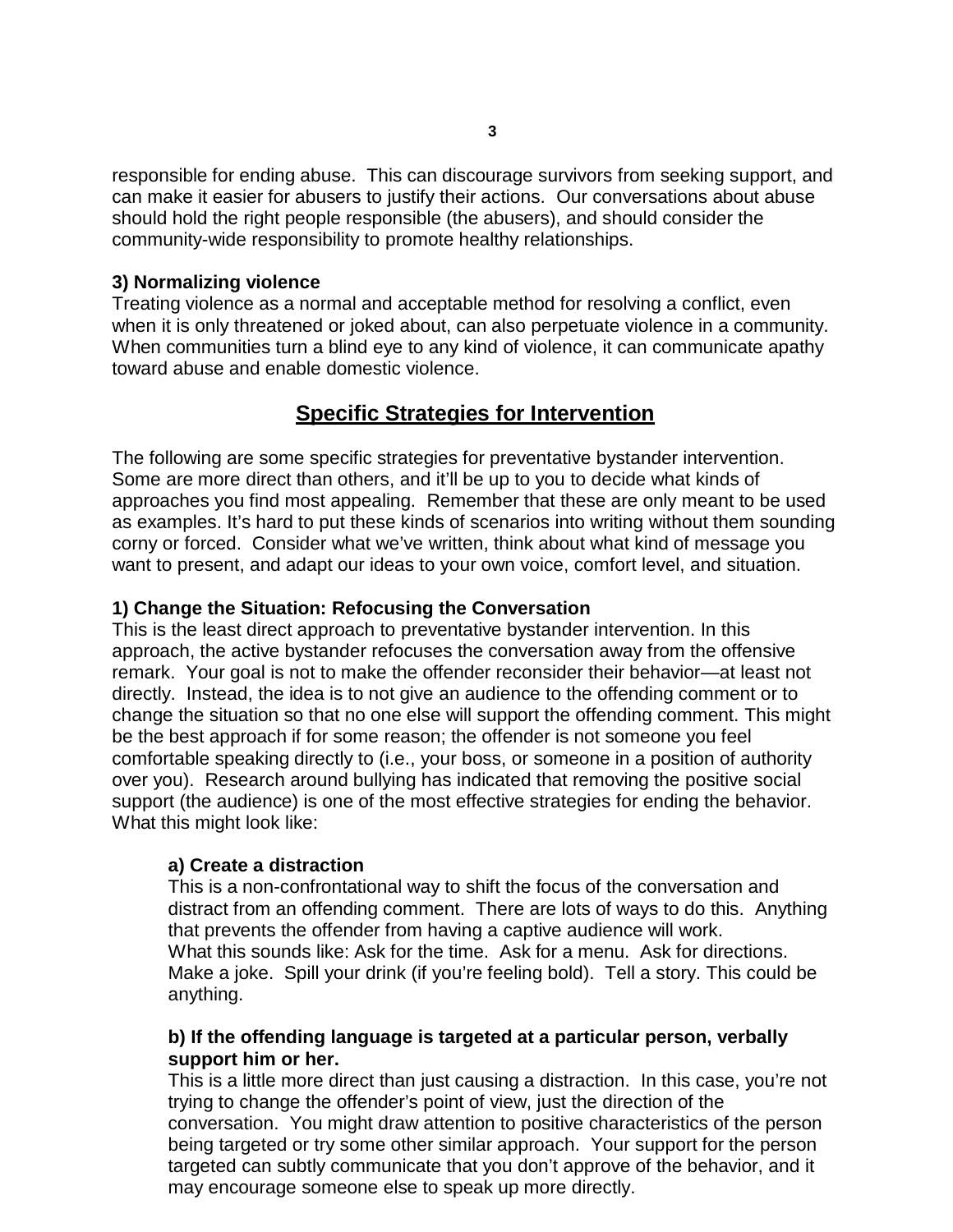*Example 1*: You're with friends. Someone mentions a common acquaintance who you all know has been in an unhealthy relationship for some time. Her boyfriend routinely makes fun of her and embarrasses her in public. The new rumor is that they've broken up and she's looking for therapists.

*How you could respond*: You know that verbal and emotional abuse are types of domestic violence, even when it's between people who don't live together. Rather than joining in the gossip, you draw attention to the victim's courage for leaving and looking for help. You could say, "Whoa. That takes guts," or, "She must be really brave."

*Example 2*: You're having lunch with two of your female coworkers. Everyone's having a good time until the food comes and one of them begins worrying out loud about her weight. By way of consolation, your other coworker assures her she looks fine and then begins to criticize her own weight. You're the only one who hasn't something critical about her own body yet. You're new at this job and you don't know either of these women very well yet.

*How you could respond*: These aren't women you know well so you might feel uncomfortable saying anything specific about gender stereotypes or the unrealistic standards that women hold for themselves. Try (briefly) saying something reassuring, then move on. Tell a story, ask a question, or make a joke. Don't join in and make negative comments about your own body.

#### **2) Change the Perspective: Engaging Others in Intervention**

In this approach, you're doing more than distracting from an offending comment, but you're still not being confrontational. Rather, the goal in this approach is to use the situation to promote a new positive perspective for all the bystanders. You can do this by posing a question to the group that challenges the view you think is problematic without directly refuting it.

*Example 1:* You're having a dinner with a group of friends. A woman at another table has attracted the attention of two of your male friends. When she gets up to use the restroom, one of them makes a crude remark about her body. This always seems to happen when they're together.

*How you could respond:* Since these two friends seem to be reinforcing each other's behavior, this could be a good opportunity to use the group environment as part of your approach. You could ask, "Have you ever noticed that when we get together in a group we end up talking about women like that? Why do you think that is?"

*Example 2:* Your coworker has a copy of today's paper on his desk. On the cover is an article about a fundraiser for the local domestic violence shelter. Several of your coworkers have read the article, and one mentions that he'd had a friend from college who'd been in and out of a shelter for a while, but eventually returned to her husband and had since lost contact. He shakes his head and remarks that she must have been crazy to keep going back.

*How you could respond:* This could be a sensitive memory for your coworker,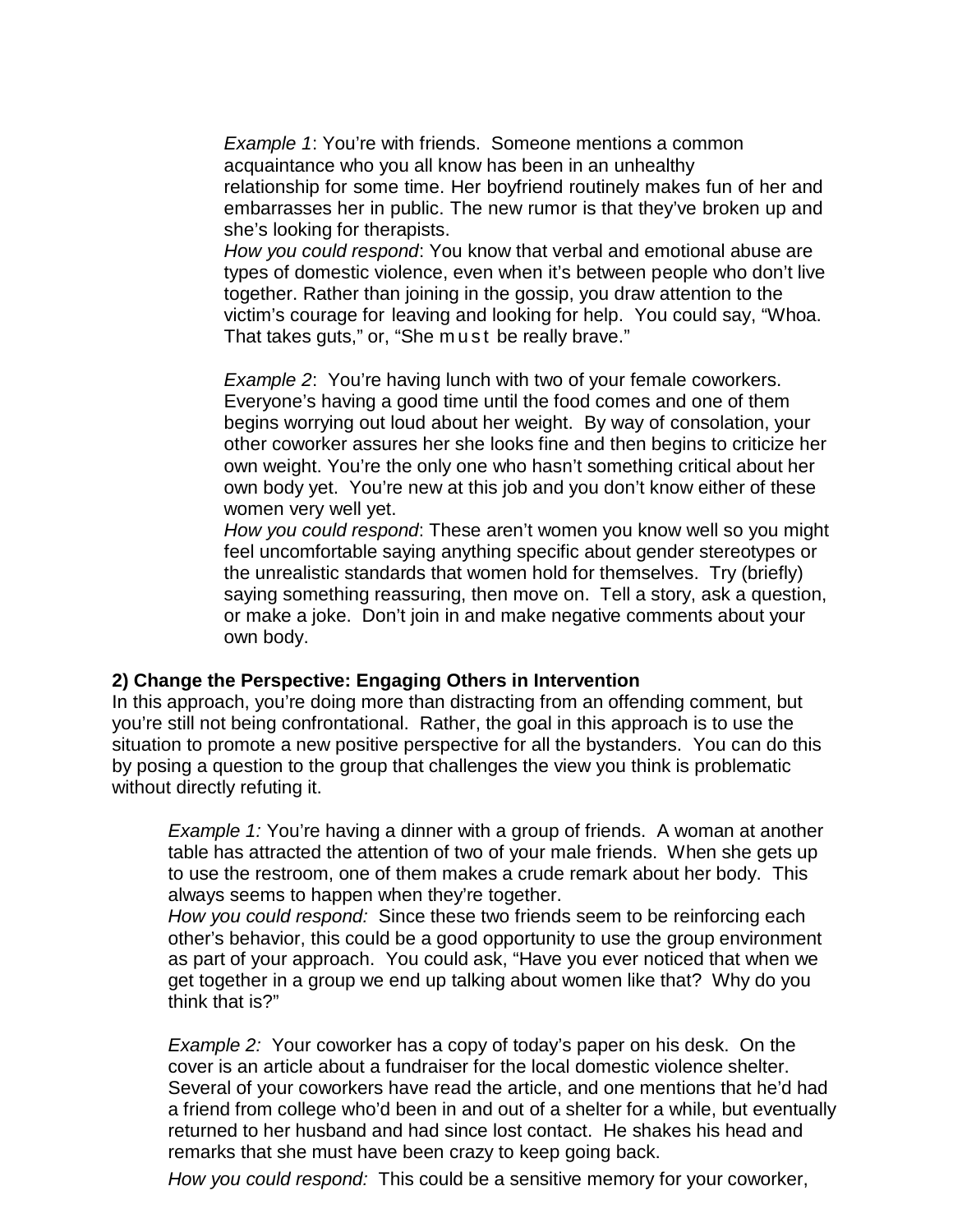and with other people around you probably want to find a gentle way to speak up. Even still, this could be a great opportunity to disarm the victim blaming saying it out loud. You could say something like, "I know it's easy to ask why victims go back when we hear about domestic violence, but maybe a better question would be why someone would think its okay to harm or control someone they love."

#### **3) Change the Person: A Direct Confrontation**

A direct confrontation is probably the most obvious approach to bystander intervention, and while it's the most direct option it's not necessarily the best approach in all situations. A direct confrontation is exactly what it sounds like; in this case, the bystander approaches the person who made the offending comment and explains why what they said is a problem, or how the comment made the bystander feel. You could choose to confront the situation right away or wait for a moment of privacy with this person. It could also be good to seek the support of another friend, especially if you worry that your approach will not be taken seriously.

The problem with direct confrontation, especially in terms of primary prevention, is that you may close the door to further conversation, or you may only redirect the inappropriate behavior. Suppose you confront a friend over his stereotyping comments about women. Your friend may refrain from using sexist language around you, if he continues around his other friends, he hasn't changed his overall behavior. Your goal is to make whoever you're approaching consider, even briefly, why his or her behavior is problematic with the hope of influencing future behavior.

#### **a) Naming or acknowledging the offense.**

Identifying an offense and giving a name to it means it isn't glossed over or ignored. It lets someone know that you're paying attention that you're bothered by what's been said. It may also open up opportunities for continued discussion. What this sounds like: Try to use "I" statements so you're not begging for a fight. Try, "I feel like that's blaming the victim," or, "I feel like that's not a fair way to look at women." Experiment with statements that sound direct but not combative.

#### **b) Make It Personal**

This strategy can prevent an offender from distancing himself from the impact of his words or actions. What this sounds like: "I hope no one ever speaks that way to you," or, "Dude, you have a sister."

*Example 1:* You're out with a group of your friends. As an attractive woman walks by, one of your friends makes a crass comment about her body. It's possible that you could respond right away. But if this has been a pattern of behavior and you feel that a direct confrontation would be best, you might wait until you have a moment of privacy. You could also bring another friend along for support. In your own words, you might say something that sounds like: "This may seem surprisingly to you, but the comment you made at dinner about the woman we met seemed degrading to me, and it made me really uncomfortable. I know you, and I know that's not what you really think about women. You're better than that." It helps to keep the confrontation positive. It can leave the door open for future conversations about these issues.